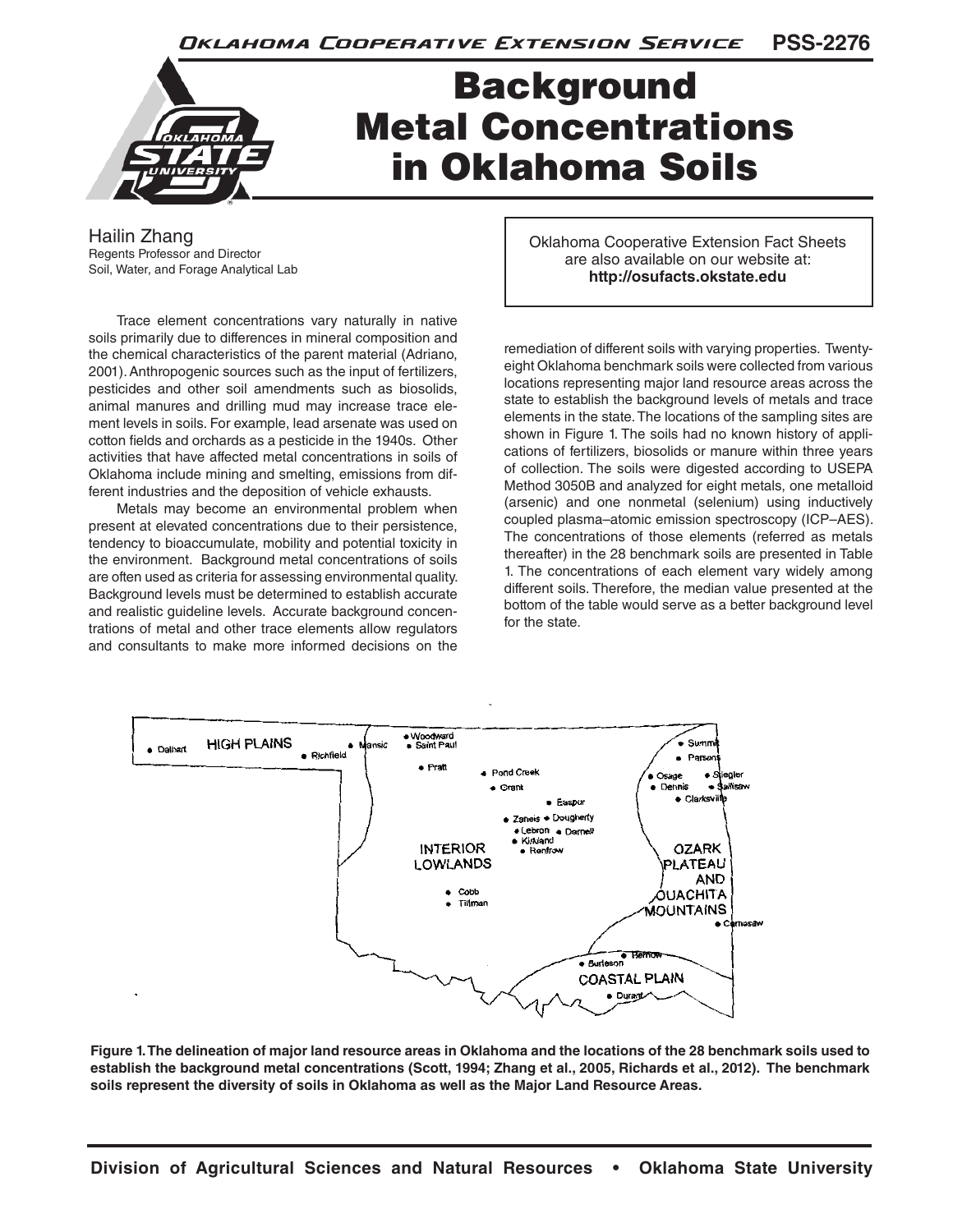| Table 1. Trace elements concentrations (parts per million or ppm, mg/kg) in the 28 benchmark soils of Oklahoma (Rich- |  |  |
|-----------------------------------------------------------------------------------------------------------------------|--|--|
| ards et al., 2012).                                                                                                   |  |  |

| Soil              | As   | Cd                | Cr   | Cu   | Mn   | Mo   | Ni   | Pb   | Se     | Zn   |
|-------------------|------|-------------------|------|------|------|------|------|------|--------|------|
| Bernow            | 0.75 | $0.13^{+}$        | 4.83 | 2.13 | 27.4 | 0.31 | 2.41 | 5.45 | < 1.25 | 15.3 |
| <b>Burleson</b>   | 4.93 | 0.36              | 53.7 | 14.3 | 580  | 1.25 | 21.6 | 19.1 | < 1.25 | 67.6 |
| Carnasaw          | 12.8 | 0.66              | 51.0 | 8.43 | 1690 | 1.80 | 25.1 | 29.0 | < 1.25 | 63.2 |
| Clarksville       | 2.95 | 0.30              | 16.7 | 11.9 | 2165 | 0.69 | 15.3 | 19.3 | < 1.25 | 59.1 |
| Cobb              | 2.30 | $0.13^{+}$        | 10.7 | 5.78 | 106  | 0.26 | 7.46 | 6.04 | < 1.25 | 26.4 |
| Dalhart           | 2.01 | $0.13^{+}$        | 7.14 | 3.78 | 98   | 0.26 | 5.46 | 4.23 | < 1.25 | 26.5 |
| Darnell           | 1.13 | $0.13^{+}$        | 6.95 | 3.39 | 236  | 0.22 | 4.91 | 6.46 | < 1.25 | 24.6 |
| Dennis            | 10.3 | 0.34              | 32.8 | 10.7 | 515  | 0.83 | 19.3 | 12.9 | < 1.25 | 53.0 |
| Dougherty         | 1.08 | 0.13 <sup>†</sup> | 4.63 | 2.76 | 133  | 0.38 | 2.85 | 7.81 | < 1.25 | 40.8 |
| Durant            | 4.72 | $0.13^{+}$        | 25.7 | 10.7 | 508  | 0.38 | 10.9 | 17.1 | < 1.25 | 45.2 |
| Easpur            | 5.6  | 0.28              | 22.6 | 10.0 | 388  | 0.45 | 15.2 | 19.9 | < 1.25 | 57.3 |
| Grant             | 3.19 | 0.25              | 20.1 | 9.36 | 383  | 0.46 | 14.3 | 11.9 | < 1.25 | 47.2 |
| Kirkland          | 4.84 | 0.29              | 27.2 | 14.5 | 523  | 0.53 | 17.5 | 16.4 | < 1.25 | 61.2 |
| Lebron            | 10.5 | 0.75              | 51.0 | 31.9 | 658  | 1.14 | 37.2 | 22.6 | < 1.25 | 106  |
| Mansic            | 4.20 | 0.40              | 22.4 | 16.0 | 332  | 0.50 | 15.5 | 12.3 | < 1.25 | 61.4 |
| Osage             | 9.16 | 0.80              | 54.1 | 31.2 | 725  | 0.84 | 38.0 | 27.6 | < 1.25 | 142  |
| Parsons           | 24.4 | 0.73              | 57.0 | 20.1 | 853  | 1.29 | 29.4 | 28.8 | < 1.25 | 94.2 |
| <b>Pond Creek</b> | 2.93 | 0.25              | 19.6 | 11.5 | 409  | 0.41 | 13.9 | 12.0 | < 1.25 | 50.6 |
| Pratt             | 1.45 | $0.13^{+}$        | 4.30 | 1.94 | 52.6 | 0.18 | 3.00 | 2.60 | < 1.25 | 20.9 |
| Renfrow           | 3.73 | $0.13^{+}$        | 19.9 | 10.9 | 292  | 0.41 | 12.3 | 13.7 | < 1.25 | 41.7 |
| Richfield         | 6.29 | 0.39              | 29.4 | 19.4 | 469  | 0.74 | 20.1 | 15.1 | < 1.25 | 79.5 |
| St. Paul          | 4.18 | $0.13^{+}$        | 19.9 | 12.1 | 314  | 0.39 | 14.2 | 10.2 | < 1.25 | 47.8 |
| <b>Sallisaw</b>   | 3.13 | 0.13 <sup>†</sup> | 19.7 | 11.3 | 1475 | 1.13 | 12.3 | 14.3 | < 1.25 | 51.7 |
| Stiegler          | 3.74 | 0.13 <sup>†</sup> | 19.4 | 32.7 | 1601 | 0.53 | 10.7 | 20.2 | < 1.25 | 56.7 |
| Summit            | 33.6 | 0.76              | 69.7 | 15.6 | 2119 | 1.00 | 57.3 | 31.7 | < 1.25 | 72.1 |
| Tillman           | 4.34 | $0.13^{+}$        | 26.4 | 13.6 | 506  | 0.50 | 19.7 | 13.3 | < 1.25 | 56.7 |
| Woodward          | 3.61 | 0.13 <sup>†</sup> | 19.9 | 10.4 | 293  | 0.36 | 16.2 | 7.49 | < 1.25 | 41.5 |
| Zaneis            | 3.03 | $0.13^{+}$        | 16.8 | 6.43 | 166  | 0.43 | 9.91 | 9.41 | < 1.25 | 35.0 |
| Mean              | 6.25 | 0.30              | 26.2 | 12.6 | 629  | 0.63 | 16.9 | 14.9 | < 1.25 | 55.2 |
| Median            | 3.96 | 0.19              | 20.0 | 11.1 | 439  | 0.48 | 14.8 | 13.5 | < 1.25 | 52.4 |
| Minimum           | 0.75 | 0.13              | 4.30 | 1.94 | 27.4 | 0.18 | 2.41 | 2.60 | < 1.25 | 15.3 |
| Maximum           | 33.6 | 0.80              | 69.7 | 32.7 | 2165 | 1.80 | 57.3 | 31.7 | < 1.25 | 142  |

 $\dagger$  The sample measured below the detection limit (BDL) of 0.25 mg/kg, but for statistical purposes, the BDL samples were replaced with one-half the detection limit. As (arsenic), Cd (cadmium), Cr (chromium), Cu (copper), Mn (manganese), Mo (molybdenum), nickel (Ni), lead (Pb), selenium (Se), and zinc (Zn).

Table 2 compares concentrations of background metals with the current USEPA Region 6 Screening Levels for these metals. The screening levels (SLs) were developed using risk assessment guidance from the EPA Superfund program (RAGS). The SLs are risk-based concentrations derived from standardized equations that combine exposure information and toxicity data and are intended to be protective of human health. The SLs are generic (i.e., they are calculated without site-specific information) and may be re-calculated using sitespecific data. The Oklahoma Department of Environmental Quality (ODEQ) uses EPA Region 6 SLs to determine if a particular site requires clean-up. Usually, if metal concentrations are less than the SLs, no further action or study is required at a site (ODEQ, 2013). The industrial SLs apply to a situation which is not residential (i.e. low chance of regular human exposure) and use a different set of assumptions for the exposure information and calculations. The industrial SLs are often useful to consultants involved in environmental work such as site assessments, tank removals and remediation. Overall,

the industrial SLs are not as conservative as the residential SLs. Generally, ODEQ uses the most conservative level for screening purposes. Certain chemicals, including metals, may produce either carcinogenic or noncarcinogenic toxicological effects or both. Therefore, both carcinogenic and noncarnogenic end points are evaluated during risk assessment and carginogenic screening levels have been determined for some metals.

The EPA Region 6 Screening Levels were developed jointly with DOE's Oak Ridge National Laboratory (ORNL) under an Interagency Agreement as an update of the EPA Region 3 RBC Table, Region 6 HHMSSL Table and the Region 9 PRG Table.

Both As and Cd presented in Table 2 are known human carcinogens and have established carcinogenic SLs. The carcinogenic USEPA SLs for As residential and industrial exposures are 0.67 mg/kg and 3.0 mg/kg, respectively (using a target cancer risk of 1E-06). The residential carcinogenic SL for Cd is 2,100 mg/kg while the industrial carcinogenic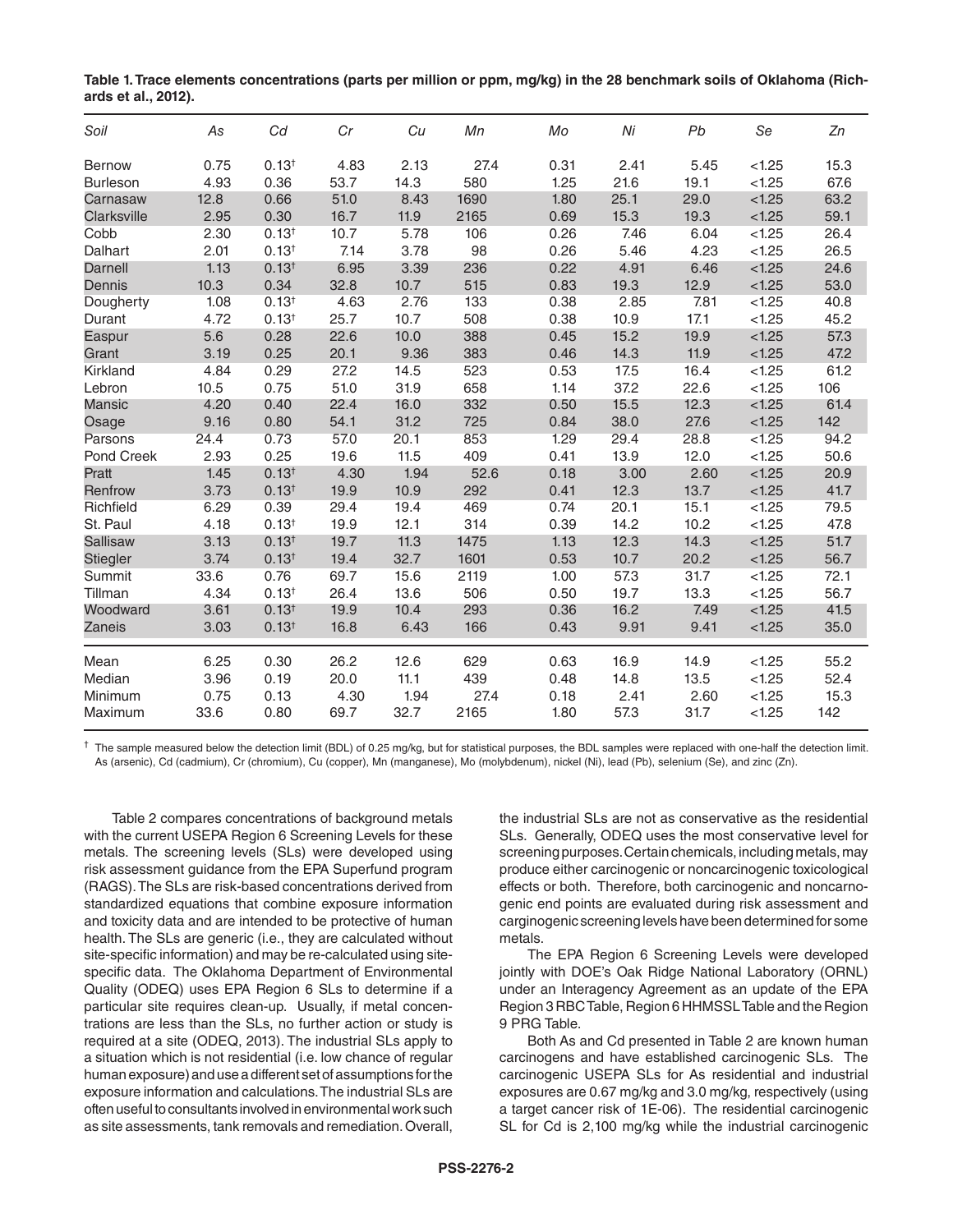| Trace Element   | Median Oklahoma Soil Levels<br>(mq/kg) | Noncarcinogenic Residential SL <sup>†</sup><br>(mg/kg) | Noncarcinogenic Industrial SL<br>(mq/kg) |
|-----------------|----------------------------------------|--------------------------------------------------------|------------------------------------------|
| Arsenic (As)    | $3.96(0.75-33.6)$                      | 34                                                     | 380                                      |
| Cadmium (Cd)    | $0.19(0.13-0.80)$                      | 70                                                     | 980                                      |
| Chromium (Cr)   | 20.0 (4.30-69.7)                       | Not listed                                             | Not listed                               |
| Copper (Cu)     | $11.1(1.94-32.7)$                      | 3,100                                                  | 47.000                                   |
| Manganese (Mn)  | 439 (27.4-2165)                        | 1,800                                                  | 26,000                                   |
| Molybdenum (Mo) | $0.48(0.18-1.80)$                      | 390                                                    | 5,800                                    |
| Nickel (Ni)     | 14.8 (2.41-57.3)                       | 1,500                                                  | 22,000                                   |
| Lead (Pb)       | 13.5 (2.60-31.7)                       | 400                                                    | 800                                      |
| Selenium (Se)   | < 1.25                                 | 390                                                    | 5,800                                    |
| Zinc(Zn)        | 52.4 (15.3-142)                        | 23,000                                                 | 350,000                                  |

**Table 2. Comparison of background median metal concentrations and ranges of Oklahoma benchmark soils with USEPA Region 6 Screening Level (SL) for residential and industrial exposures.** 

†Obtained from USEPA Region 6 Regional Screening Levels (Hazard Index = 1) (http://www.epa.gov/reg3hwmd/risk/human/rb-concentration\_table/Generic\_Tables/ index.htm).

SL is 9,300 mg/kg. Notice the background levels of the trace elements listed in Table 2 are considerably less than the residential SL with the exception of As. However, the mean background level of arsenic found in Oklahoma soils is approximately six times greater than the residential SL of 0.67 mg/kg established by the USEPA. The relatively high level of As in Oklahoma soils is probably due to naturally occurring high levels of As in geologic parent materials. It appears the regional SLs established for As are too low for Oklahoma soils and that background levels may be a useful alternative for baseline screenings and other risk assessments. Additionally, the use of background levels in these situations may eliminate the burden of unneeded soil remediation. Currently, the ODEQ recommends that uncontaminated samples be obtained in the area of the site under study and analyzed to determine background level of As that may be used as the screening level (ODEQ, personal communication).

## **References**

- Adriano, D.C. 2001. Trace elements in terrestrial environments: Biogeochemistry, bioavailability, and risks of metals. 2nd ed. Springer-Verlag, New York.
- Oklahoma Department of Environmental Quality (ODEQ). 2013. Risk-Based Decision Making for Site Cleanup. http://www.deq.state.ok.us/factsheets/land/SiteCleanUp. pdf (accessed on August 1, 2014)
- Richards, J.R., J.L. Schroder, H. Zhang, N.T. Basta, Y. Wang, and M.E. Payton. 2012. Trace elements in benchmark soils of Oklahoma. Agron. J. 76:2031–2040.
- Scott, T.D. 1994. Distribution, speciation, and bioavailability of heavy metals in soils of Oklahoma. M.S. thesis. Oklahoma State Univ., Stillwater.
- USEPA. 1996. Method 3050b: Acid digestion of sediments, sludges, and soils. In: Test methods for evaluating solid waste: Physical/chemical methods. SW-846. USEPA, Washington, DC. Available at
- SW-846 On-Line http://www.epa.gov/wastes/hazard/testmethods/sw846/pdfs/3050b.pdf (accessed on August 1, 2014)
- USEPA. 2014. Region 6 Regional Screening Levels (Formerly HHMSSL - Human Health Medium-Specific Screening Levels). http://www.epa.gov/reg3hwmd/risk/human/ rb-concentration\_table/Generic\_Tables/index.htm (accessed on August 1, 2014)
- Zhang, H., J. Schroder, J.K. Fuhrman, N.T. Basta, D.E. Storm, and M.E. Payton. 2005. Path and multiple regression analyses of phosphorus sorption capacity. Soil Sci. Soc. Am. J. 69:96–106.